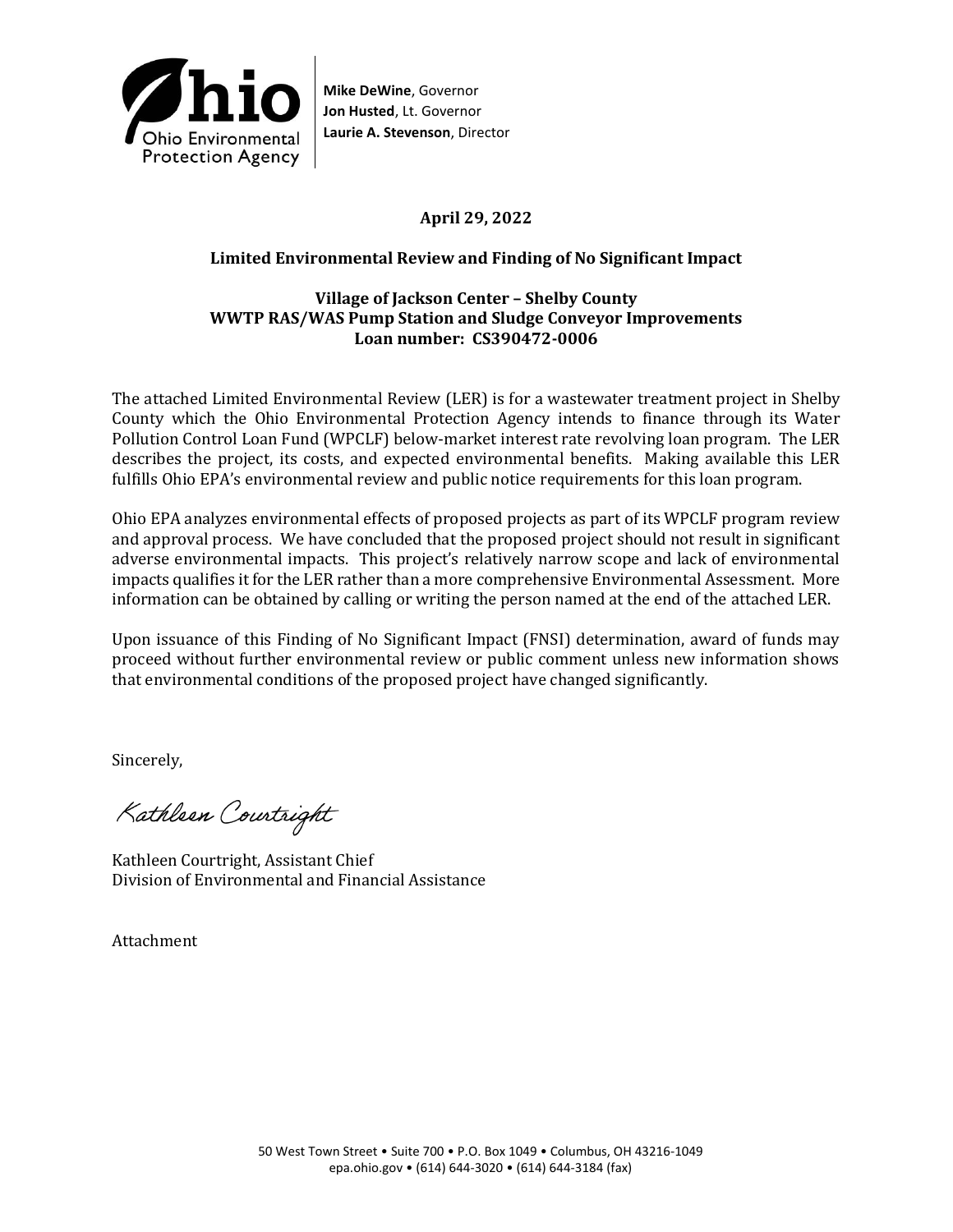#### **LIMITED ENVIRONMENTAL REVIEW**

#### **Project Identification**

Project: WWTP RAS/WAS Pump Station and Sludge Conveyor Improvements

Applicant: Village of Jackson Center 122 East Pike Street P.O. Box 819 Jackson Center, Ohio 45334

Loan Number: CS390472-0006

#### **Project Summary**

The Village of Jackson Center has requested financial assistance from the Ohio Water Pollution Control Loan Fund (WPCLF) for the WWTP RAS/WAS Pump Station and Sludge Conveyor Improvements project. Work for this facilities improvement project will include the replacement of aged grit removal and sludge equipment to help Jackson Center's wastewater treatment plant (WWTP) remain compliant with its National Pollutant Discharge Elimination System (NPDES) permit limits, and to address excessive maintenance issues within the plant. The estimated loan amount is \$1,009,593. Debt for the project will be repaid from monthly sewer rates and the Note Retirement Fund. The project is scheduled to begin in summer 2022 and be completed in 12 months.

### **History & Existing Conditions**

The Village of Jackson Center, located in Shelby County (see Figure 1), operates a publicly owned sanitary sewer collection system and WWTP. The WWTP is an oxidation ditch activated-sludge process wastewater treatment system, and the WWTP's effluent loading is based on average daily flow of 0.370 million gallons per day (MGD). The primary treatment at the WWTP consists of screening and grit removal. Secondary treatment consists of two oxidation ditch reactors and two secondary clarifiers. Effluent is disinfected using ultraviolet (UV) disinfection before being discharged to Jackson Center Creek. Biosolids are processed through aerobic digestion in holding tanks and dewatered utilizing a belt filter press before final disposal in a landfill.

The WWTP's grit removal system is currently non-functional. The grit pump and classifiers are beyond their useful life, non-functional, and non-serviceable. The existing screw conveyor for dried biosolids is beyond its useful life and causes maintenance issues.

### **Project Description**

The proposed project (see Figure 2) includes the following actions:

- Installation of a self-priming, suction lift return-activated sludge (RAS)/waste-activated sludge (WAS) pump station
- Replacement of the grit pump and grit classifier
- Replacement of the screw conveyor for the belt filter press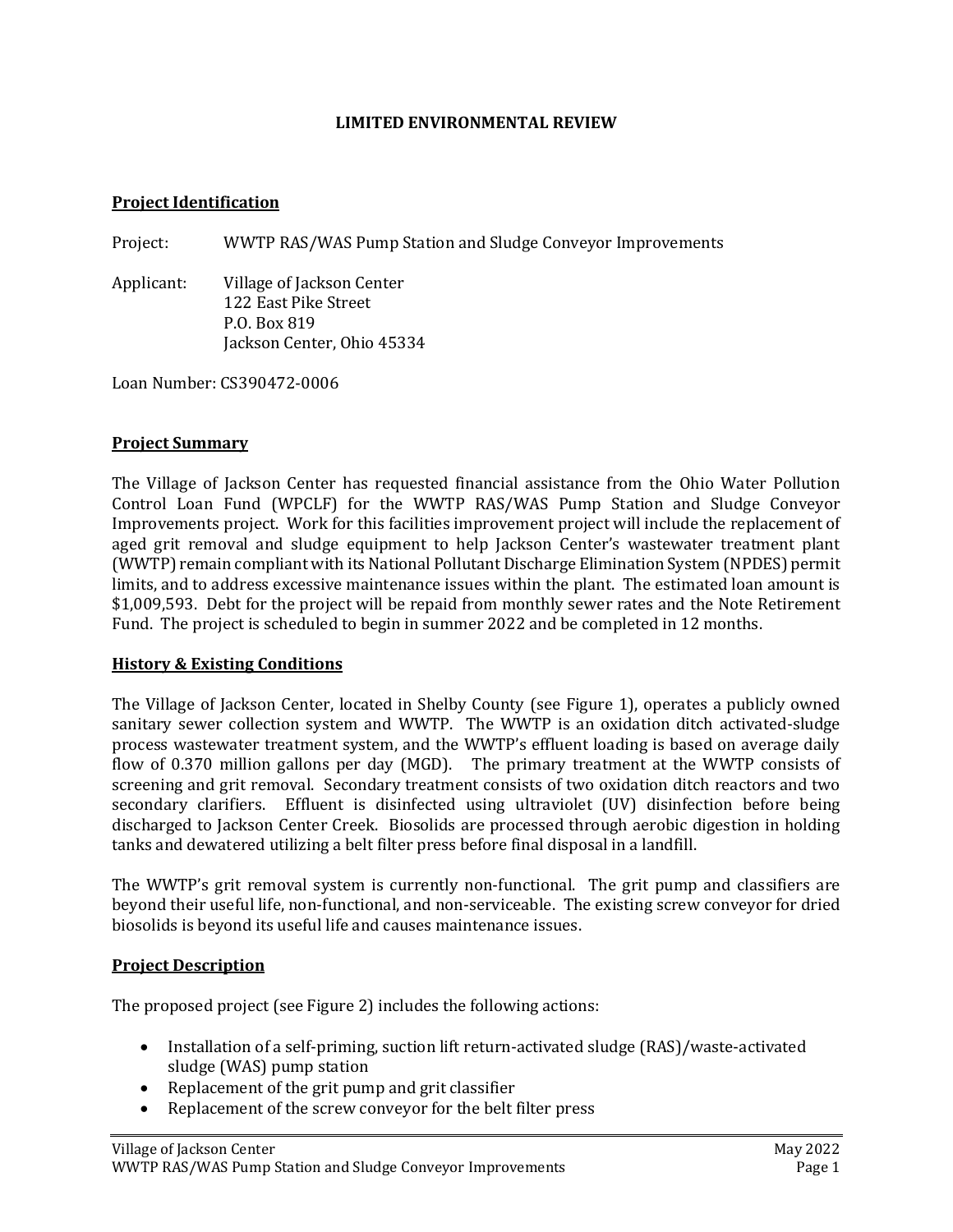- Demolition of the existing plant lift station
- Installation of new handrails and grating
- Miscellaneous piping, site work, and electrical work

## **Implementation**

The total estimated loan amount for the project is \$1,009,593, and Jackson Center proposes to borrow the entire cost for the project from Ohio's WPCLF. Jackson Center will recover debt associated with the project with revenue generated by monthly sewer fees and the Note Retirement Fund. Jackson Center qualifies for the WPCLF small-community long-term interest rate, which for May 2022 is 1.16 percent (WPCLF loan interest rates are set monthly, and the rate may change for a later loan award). The 2022 monthly residential sewer rate in Jackson Center is \$64.75 (\$777 annually), based on an average monthly usage of 1,037 cubic feet of water. This is 1.28 percent of the median household income of \$60,781, as compared to the state average of 1.3 percent.

Borrowing \$1,009,593 at 1.16 percent will save Jackson Center approximately \$446,000 for the 30 year loan compared to borrowing the same amount at the current market rate of 2.96 percent. Construction is expected to begin in the summer of 2022 and be completed in 12 months.

### **Public Participation**

This project has been discussed in multiple Jackson Center village council meetings, which were advertised in local media, open to the public, and allowed for review and comment, and has also been discussed in local media, with no negative feedback noted. The Limited Environmental Review will also be posted on Jackson Center and Ohio EPA Division of Environmental and Financial Assistance websites. Thus, there have been adequate opportunities for information dissemination and public participation.

# **Conclusion**

The proposed project meets the project type criteria for a Limited Environmental Review; namely, it is an action within an existing public wastewater treatment system, which involves the functional replacement of and improvements to existing mechanical equipment. Furthermore, the project meets the other qualifying criteria for an LER; specifically, the proposed project:

*Will have no adverse environmental effect and will require no specific impact mitigation,* as there are no known sensitive environmental resources within the proposed project area. The proposed project activities include improvements within the boundaries of an existing WWTP that has experienced extensive prior excavation. There will be no significant adverse effects as a result of project implementation, or the need for any additional mitigation measures beyond typical erosion control and construction best management practices. Therefore, the project will not have any long-term negative impacts on any historical resources.

*Will have no effect on high-value environmental resources,* as construction will take place within the boundaries of an existing WWTP that has experienced extensive prior excavation and where no highvalue resources are present.

*Is cost effective,* as the proposed action was evaluated as the most cost-effective alternative and improves wastewater treatment within the existing system.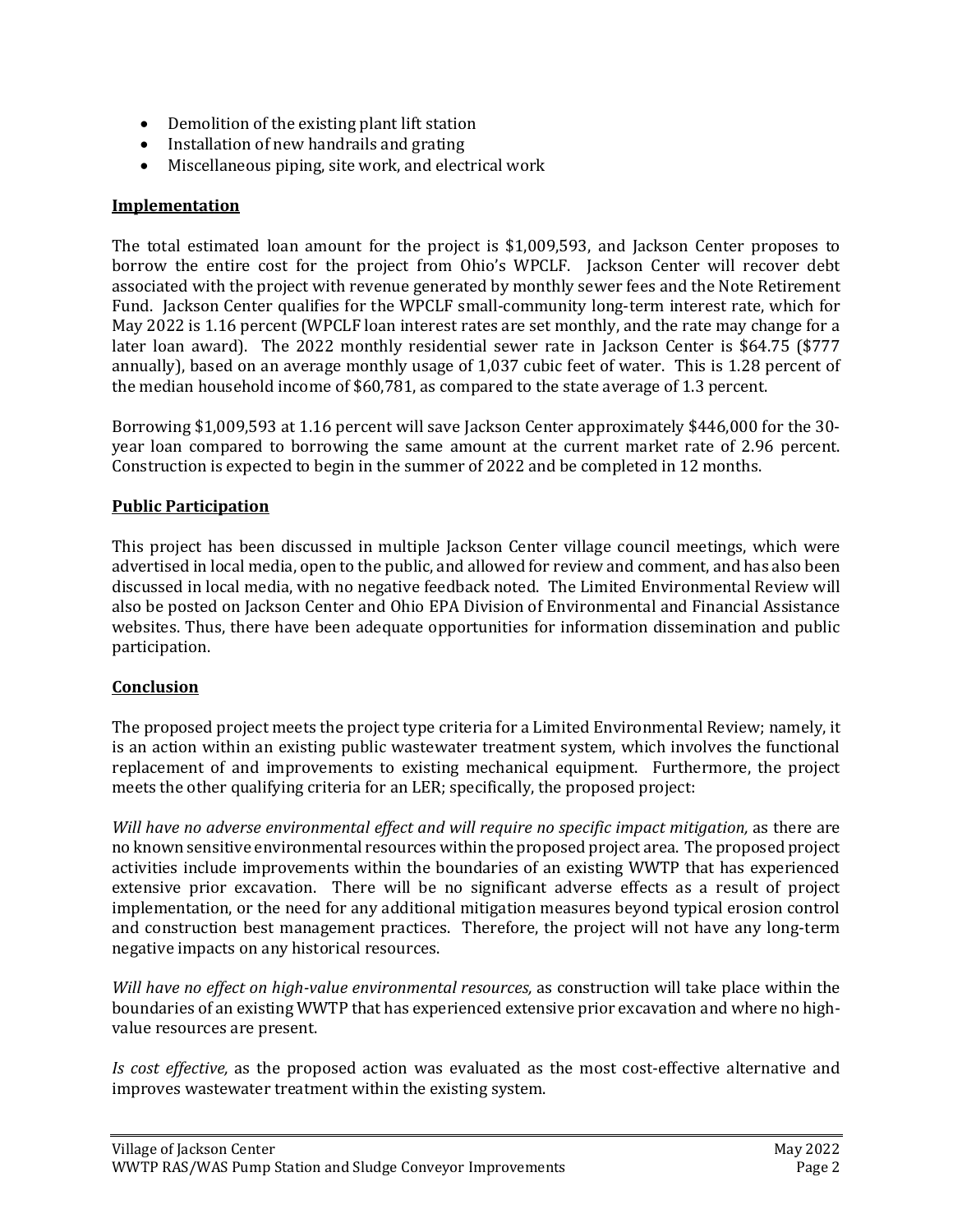*Is not a controversial action,* as there is no known opposition to the proposed project and the cost of the project is not overly burdensome to ratepayers.

*Does not create a new, or relocate an existing, discharge to surface or ground waters, and will not result in substantial increases in the volume of discharge or loading of pollutants from an existing source or from new facilities to receiving waters,* since the project only involves improvements to and replacement of infrastructure to improve the existing wastewater treatment facility.

*Will not provide capacity to serve a population substantially greater than the existing population,* since the project is not related to serving new growth or increasing capacity at the wastewater treatment facilities.

In summary, the planning activities for the project have identified no potentially significant adverse impacts. The project is expected to have no significant short-term or long-term adverse impacts on the quality of the human environment, or on sensitive resources (surface water, ground water, air quality, floodplains, wetlands, riparian areas, prime or unique agricultural lands, aquifer recharge zones, archaeologically or historically significant sites, federal or state-designated wild, scenic or recreational rivers, federal or state-designated wildlife areas, or threatened or endangered species). Typical construction impacts, such as noise, dust, and exhaust fumes, will be short-term and addressed through the use of standard construction best management practices.

The proposed project is a cost-effective way to address necessary improvements to aged equipment withing the existing WWTP. Once implemented, the project will improve aged infrastructure, addressing excessive maintenance issues within the plant, and allowing Jackson Center's WWTP to remain compliant with its NPDES permit limits, helping to protect surface waters, public health, and the environment. Also, by using WPCLF low-interest financing, Jackson Center has minimized the project cost.

# **Contact information**

R. Eric Schultz Division of Environmental & Financial Assistance Ohio Environmental Protection Agency P.O. Box 1049 Columbus, Ohio 43216-1049

e-mail: [eric.schultz@epa.ohio.gov](mailto:eric.schultz@epa.ohio.gov)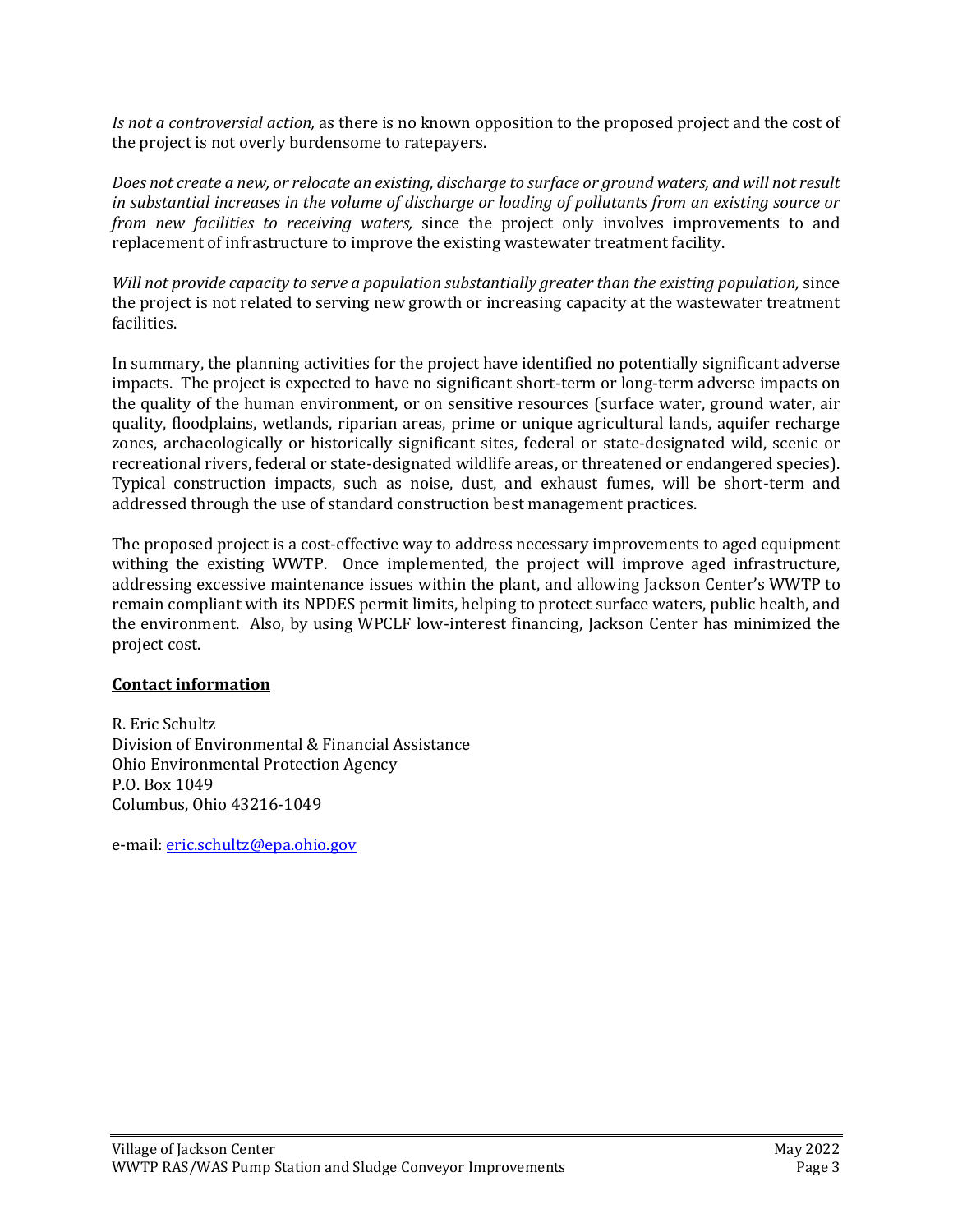

**Figure 1: General project area**